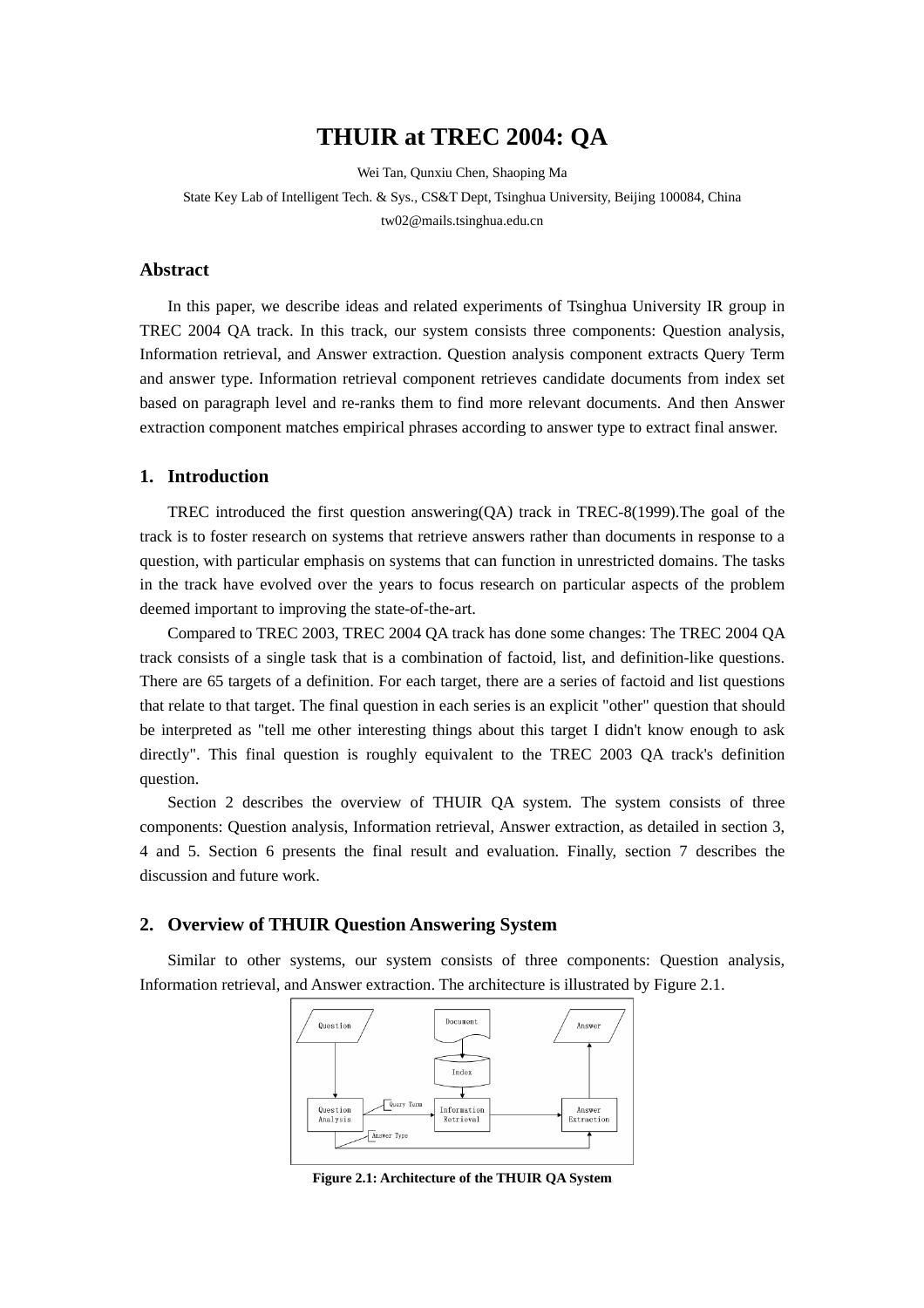The Question Analysis component processes user questions and extracts useful information: Query Term and Answer Type. Ranked candidate documents are retrieved by Information Retrieval component from indexed documents set. Each candidate document is assigned with a rank score according to the similarity between candidate document and the Query Term. Then the top-ranked documents are processed by Answer Extraction component, and the final answer can be extracted with the Answer Type and some empirical feature matching strategy.

# **3. Question Analysis**

In contrast with several years ago, questions in TREC 2004 QA track are not independent, but context-sensitive, such as there are 65 targets, and each target consist a topic and several questions correlated to the topic. In some questions, some topic words are replaced by pronoun with the context of the question and the topic. So, it is necessary to consider of the relationship between the pronouns of questions and the topic words when questions are analyzed. In our system, pronouns reference to the topic are replaced by topic words and extracted as a Query Term.

| Answer Type       | Sub-Answer Type | <b>Question Structure</b>                         |  |  |
|-------------------|-----------------|---------------------------------------------------|--|--|
| <b>PERSON</b>     | Name            | who; what/which + occupation name;                |  |  |
|                   | Position        | who + is/was + person name;                       |  |  |
| <b>NUMBER</b>     | Duration        | how long; how many years; how many days;          |  |  |
|                   | Age             | how old;                                          |  |  |
|                   | Length          | how long; how high; how far; how close; How tall; |  |  |
|                   | Area            | how big; how large;                               |  |  |
|                   | Volume          | how big;                                          |  |  |
|                   | Size            | how big; what  size;                              |  |  |
|                   | Weight          | how big; $\dots$                                  |  |  |
|                   | Rate            | how much; what percent;                           |  |  |
|                   | Money           | how much;                                         |  |  |
|                   | Frequency       | how often; how fast;                              |  |  |
|                   | Temperature     | how hot; how cold;                                |  |  |
|                   | Quantity        | how many $+$ plural noun;                         |  |  |
| <b>MATTER</b>     | Definition      | what is/was $\dots$                               |  |  |
|                   | Object          | what do/does/did  VP                              |  |  |
|                   | What+NP         | what NP                                           |  |  |
| <b>TIME</b>       | Time            | when; what date; what day;                        |  |  |
| <b>PLACE</b>      | Place           | where; what country; what city;                   |  |  |
| <b>METHOD</b>     | Method          | how                                               |  |  |
| <b>REASON</b>     | Reason          | why                                               |  |  |
| <b>IMPERATIVE</b> | Imperative      | name; list;                                       |  |  |

Answer Type of questions is classified according to the interrogative word and the sentence structure, listed in Table 3.1.

#### **Table 3.1: Answer Type of question**

TIME, PLACE, METHOD and REASON type are easy to be classified by interrogative word, so these types are not subdivided. Imperative sentences are generally treated as MATTER type. Because the questions just as "who is person-name" type are considered to ask the position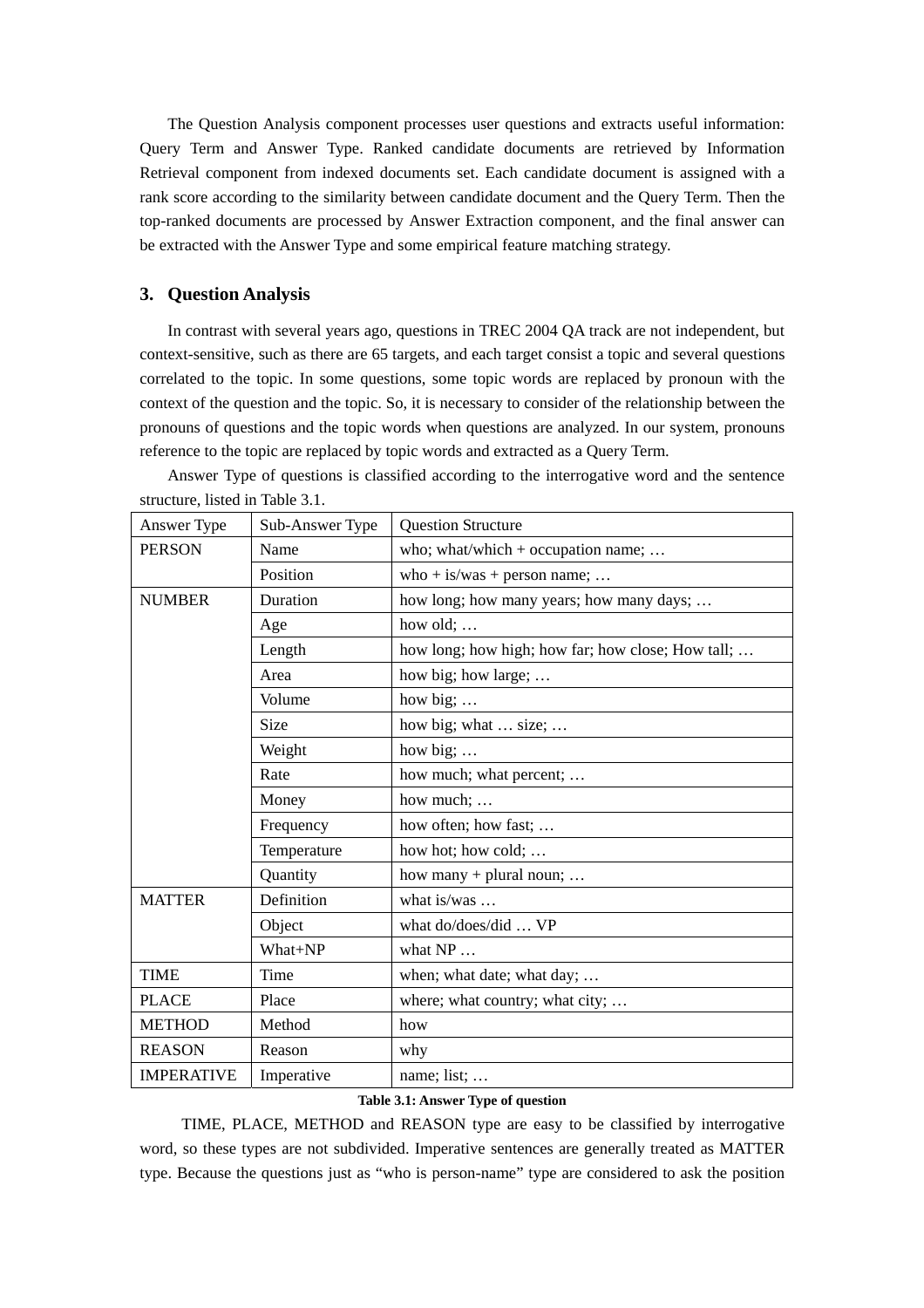of the "person-name", PERSON type need to be subdivided into Name and Position sub-type. Questions like "how + adj/adv" type are mostly answered by number, and then with the difference of adj/adv NUMBER type is subdivided into several sub-type such as duration, age, size, money, and so on. Among the questions beginning with "what", questions as "what is/was NP" type are assigned to Definition sub-type, questions in which "what" is object are assigned to Object sub-type, and questions as "what + NP" type is assigned to What+NP sub-type.

NP chunk is extracted and NE (Named Entity) is recognized by GATE from questions, and every elements of question are experientially assigned a weight such as NE and number is 10, noun is 5, notional verb is 3, adjective and adverb is 1, and auxiliary verb, interrogative word and punctuation is 0. In addition, the topic word of the target, which questions belong to, is treated as Query Term and assigned weight 5.

### **4. Information Retrieval**

The document set uses documents on the AQUAINT disk set just as the past two QA tracks. Each document is divided several paragraphs, and the index is built to each paragraph. Furthermore, another index is built to "Headline" of each document for answer extraction of questions of "Other" type. Index built and information retrieval uses the Lemur of CMU, retrieval model is simple tfidf model, and top-ranked 1000 documents are candidate documents.

And then candidate documents are re-ranked by the formula given below:

$$
Score_{\text{rerank}} = \alpha \cdot Score_{qt} + \beta \cdot Score_{\text{NNP}} + \gamma \cdot Score_{d}; \tag{4.1}
$$

$$
Score_{qt} = \frac{QTCount_{doc}}{QTCount_{q}};
$$
\n(4.2)

$$
Score_{NNP} = \begin{cases} 0 & \text{if no NNP} \\ \frac{NNPCount_{doc}}{NNPCount_q} & \text{Otherwise} \\ 0 & \text{if number of existing query term is not more than 1} \end{cases} (4.3)
$$

$$
Score_d = \left\{\n\begin{array}{c}\n1 - \sqrt{\sum_{i=1}^{n} (POS_i - POS_{mean})^2} \\
1 - \sqrt{\frac{\sum_{i=1}^{n} (POS_i - POS_{mean})^2}{(n-1)^* Length_{doc}^2}}\n\end{array}\n\right.\n\tag{4.4}
$$

Where, *Score*  $_{rerank}$  is the score of documents re-ranked, and it consists three parts: *Score*  $_{at}$ , *Score*<sub>NNP</sub>, and *Score*<sub>d</sub>. *Score*<sub>at</sub> presents the rate of the number of Query Term in documents and total one.  $QTCount_{q}$  is total number of Query Term, and  $QTCount_{doc}$  is the number of the Query Term existing in documents. If existing, the Query Term counts once. The rate of proper nouns extracted from questions is presented by  $Score_{NNP}$ . If no proper nouns,  $Score_{NNP}$  is 0; otherwise,  $Score_{NNP}$  is the rate of *NNPCount<sub>doc</sub>*, the number of proper nouns in documents,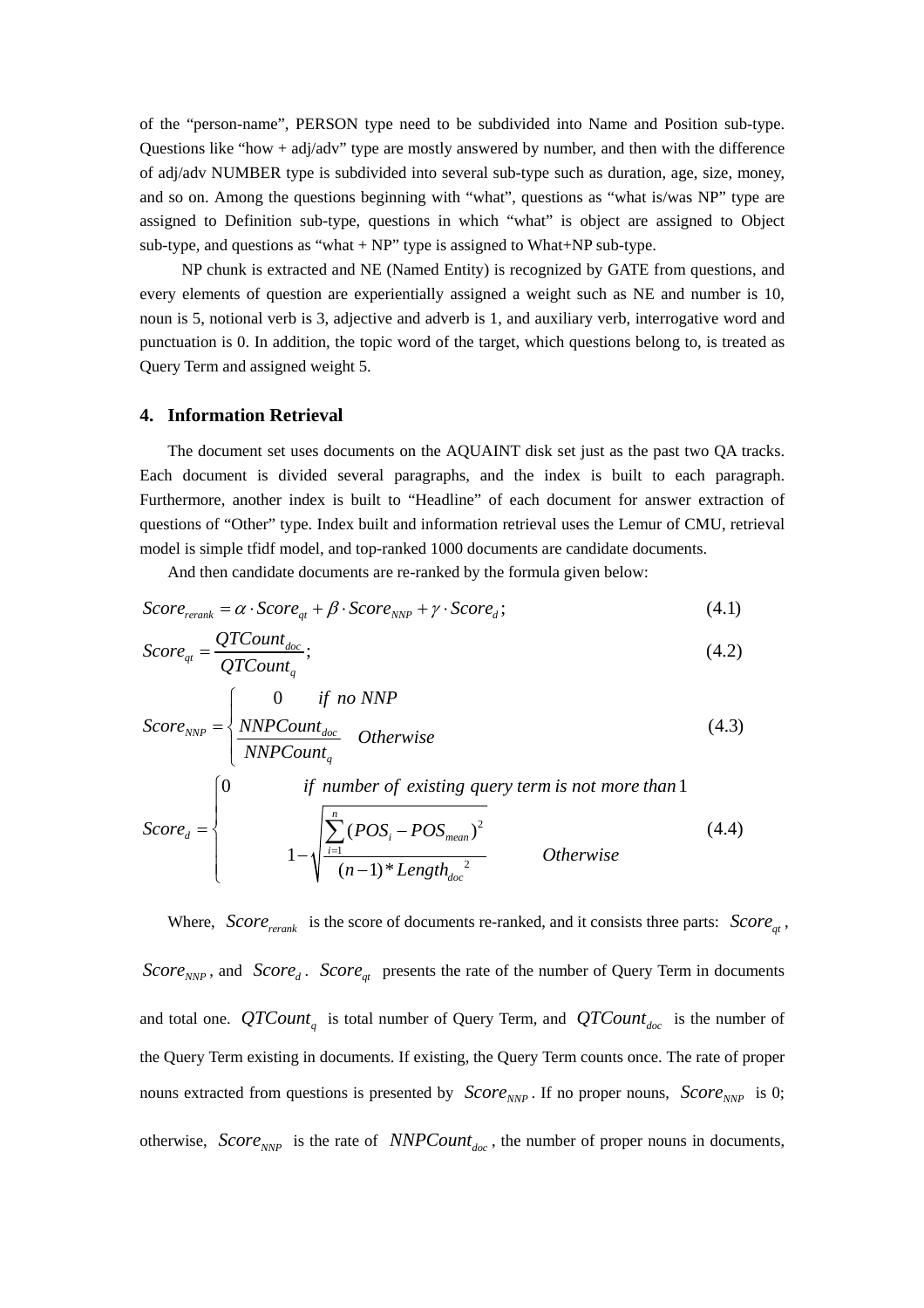and *NNPCount<sub>a</sub>*, total number of proper nouns, and just as  $QTCount_{doc}$ , if a proper noun exist in documents, it only counts once.  $Score<sub>d</sub>$  is the density of Query Term distributing in documents. If the number of Query Term in documents is no more than 1,  $Score<sub>d</sub>$  is 0. n is the total number of Query Term in documents,  $POS<sub>i</sub>$  is the position of the *i*th Query Term in documents,  $POS_{mean}$  is the mean of all Query Terms, and  $Length_{doc}$  is the length of the document.

From the definition of  $Score_{at}$ ,  $Score_{NNP}$ , and  $Score_{d}$ , the three score is just between 0 and 1. The more the Query Terms appear in documents, the closer  $Score_{at}$  is to 1, and then we consider these documents are more relevant to questions. *Score* <sub>*NNP*</sub> is just same as *Score*<sub>*at*</sub>. When all query terms in documents centralize, the  $Score<sub>d</sub>$  is close to 1. We think that the answer may be extracted from the sentence in which more query terms centralize. So we use the linear sum of these three score as re-rank score. In our experiments, linear coefficients are all 1/3. After re-ranked, the more relevant documents can be ranked ahead.

#### **5. Answer Extraction**

First of all, candidate documents are processed by a named entity finder (GATE), which recognizes NE nouns such as person name, location, organization, date, time, money, etc. Different strategy of answer extraction is adapted to different answer type.

- 1) For answer type as PERSON-name, TIME, and PLACE, answer can be extracted from corresponding named entity nouns.
- 2) For NUMBER type, sub-type decides the answer extraction method. For "age" sub-type, phrase "number + years + old" is matched in documents; For "duration" sub-type, phrase "number + time noun" is expected as an answer; Other sub-type is just similarly processed to match some empirical phrase.
- 3) MATTER type is processed as NUMBER type.  $NP<sub>d</sub>$  is noun phrase to be defined in question of "definition" sub-type, and then phrase " $NP_d$  be", " $NP_d$  known as", etc is matched in documents. For "object" sub-type, subject noun phrase NP<sub>s</sub> and verb phrase *VP* is extracted from questions, phrase " $NP<sub>s</sub>$  *VP*" is matched in documents, and then the object of matched sentence is expected as answer. For "what NP" sub-type, phrase "NP + VP" is matched, where VP is verb phrase of questions. The modifier of NP and NP is extracted as an answer.